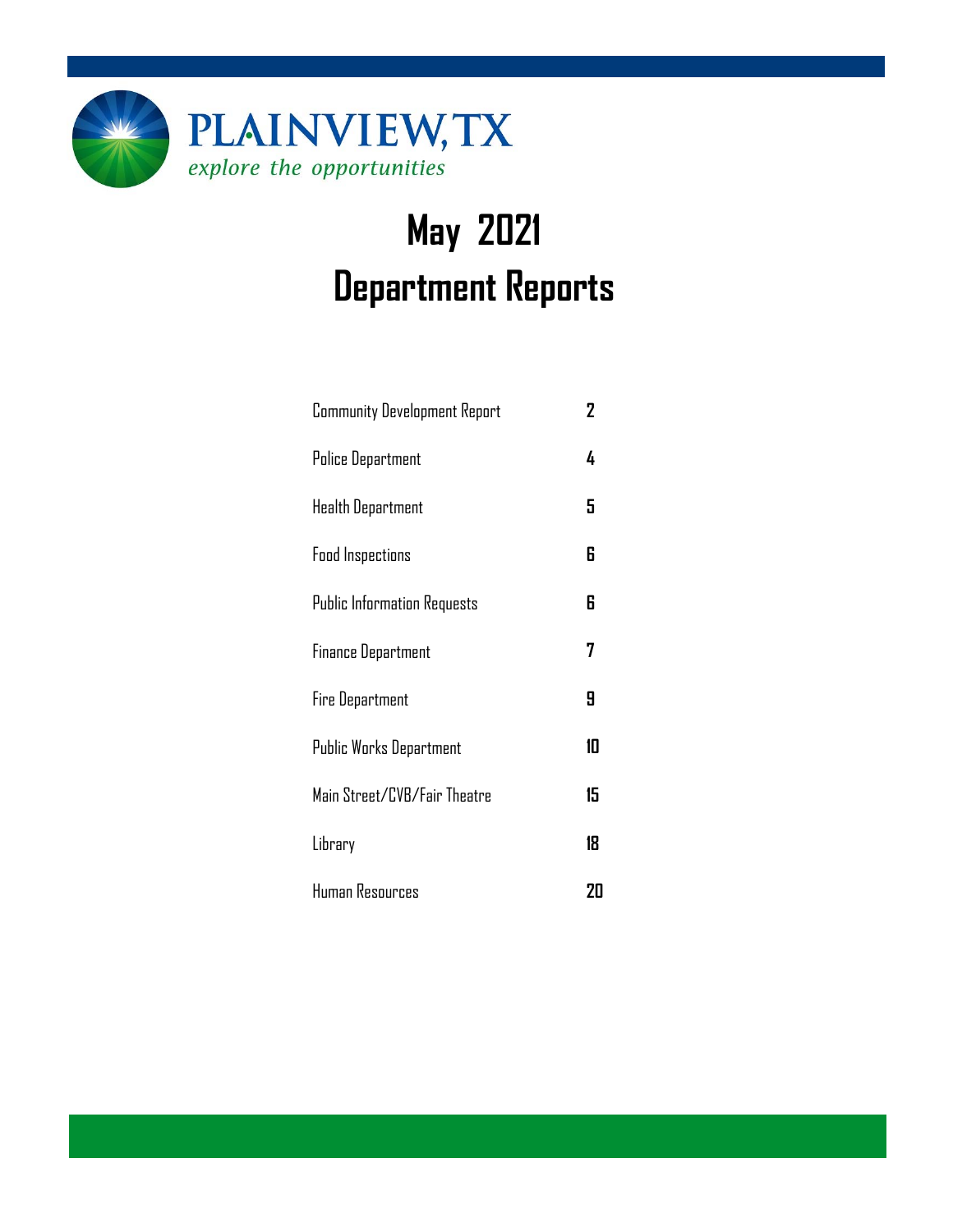| <b>Permits Issued</b>           |  |                         |                 |  |  |
|---------------------------------|--|-------------------------|-----------------|--|--|
|                                 |  | <b>MAY 2021</b>         | <b>MAY 2020</b> |  |  |
| <b>Buildings</b>                |  |                         |                 |  |  |
| Number                          |  | 39                      | 26              |  |  |
| Value                           |  | \$1,092,006.99          | \$138,281.23    |  |  |
| Fees                            |  | \$1,999.88              | \$1,125.00      |  |  |
| <b>Electrical</b>               |  |                         |                 |  |  |
| <b>Number</b>                   |  | 9                       | 18              |  |  |
| Fees                            |  | \$511.40                | \$425.00        |  |  |
| Plumbing                        |  |                         |                 |  |  |
| Number                          |  | 20                      | 20              |  |  |
| Fees                            |  | \$605.00                | \$714.12        |  |  |
| <b>Mechanical</b>               |  |                         |                 |  |  |
| Number                          |  | $\overline{\mathbf{4}}$ | $\overline{7}$  |  |  |
| Fees                            |  | \$100.00                | \$276.00        |  |  |
| Zoning                          |  |                         |                 |  |  |
| Number                          |  | 3                       | 4               |  |  |
| Fees                            |  | \$100.00                | \$400.00        |  |  |
| <b>Sprinkler</b>                |  |                         |                 |  |  |
| Number                          |  | $\overline{2}$          | \$1.00          |  |  |
| Fees                            |  | \$140.00                | \$25.00         |  |  |
| <b>Certificate of Occupancy</b> |  |                         |                 |  |  |
| Number                          |  | $\overline{4}$          | $\overline{2}$  |  |  |
| <b>TOTAL FEES</b>               |  | \$33,456.28             | \$2,965.12      |  |  |

### **Community Development Report May 2021 Data**

### **Certificates of Occupancy issued in May 2021:**

Miss Kitty's Down Town Chuy's Covenant Health Plainview Prophetic Visions Church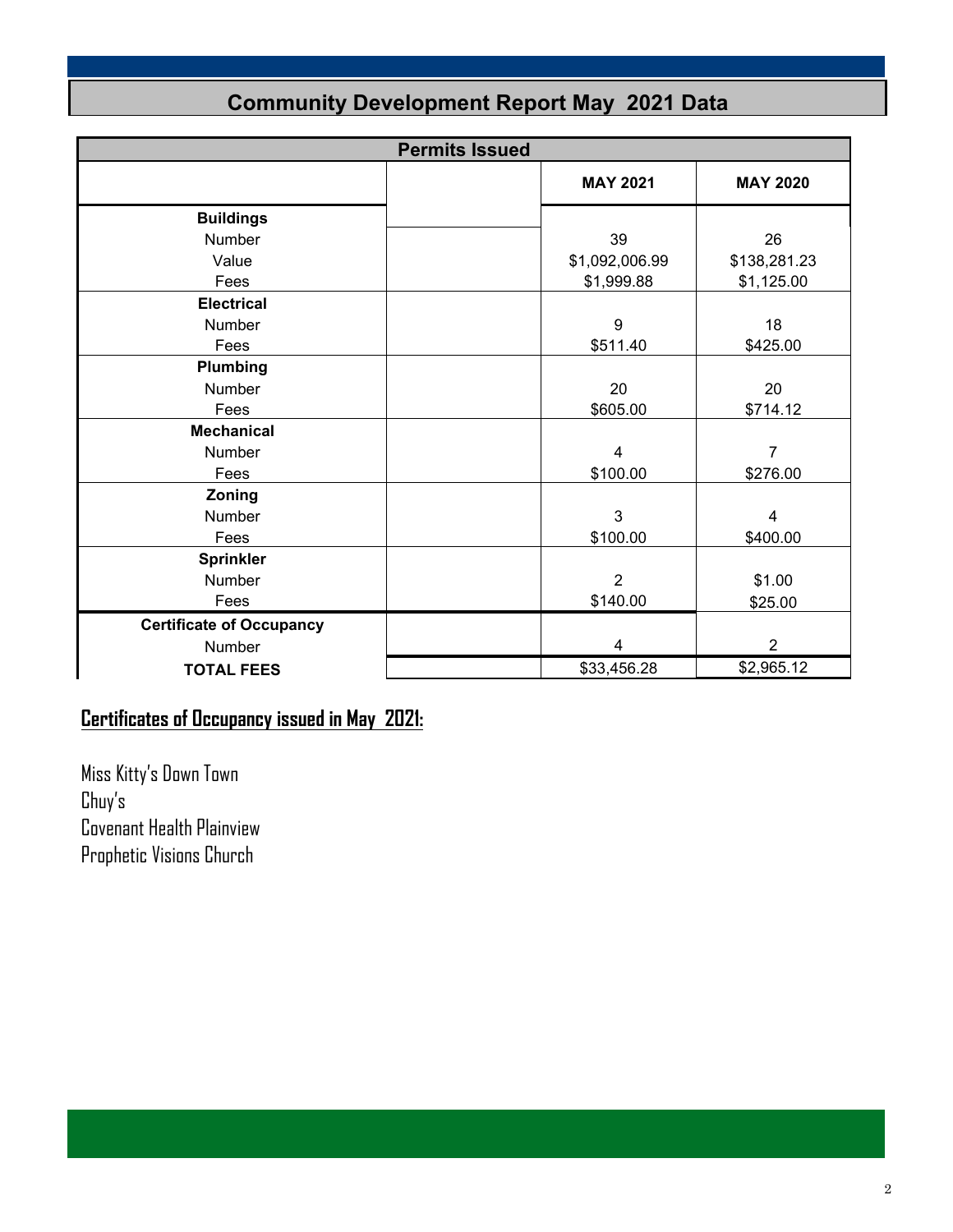### **Community Development Report May 2021 Data**

|                                    | <b>Nature of Building Permits</b>                  |                           |        |                          |    |                                     |  |
|------------------------------------|----------------------------------------------------|---------------------------|--------|--------------------------|----|-------------------------------------|--|
| Number of                          |                                                    | <b>Total to</b>           |        | <b>Monthly</b>           |    | <b>This Calendar</b>                |  |
| <b>Permits for current month</b>   | <b>Types</b>                                       | <b>Date This</b><br>year  |        | <b>Valuation</b>         |    | <b>Year to Date</b>                 |  |
|                                    | <b>New Residential</b>                             |                           |        |                          |    |                                     |  |
|                                    |                                                    |                           |        |                          |    |                                     |  |
| 5                                  | <b>Residential Addition</b>                        | 12                        | \$     | 108,499.99               | \$ | 151,689.99                          |  |
| 4                                  | <b>Residential Remodel</b>                         | 10                        | \$     | 20,700.00                | \$ | 158,000.00                          |  |
|                                    | <b>Residential Repair</b>                          |                           |        |                          |    |                                     |  |
|                                    | <b>Residential Demolition</b>                      | 1                         |        |                          |    |                                     |  |
|                                    | <b>Residential Accessory</b>                       | 1                         |        |                          | \$ | 9,000.00                            |  |
|                                    |                                                    |                           |        |                          |    |                                     |  |
| 9                                  | Garage/Carport                                     | 26                        | \$     | 23,200.00                | \$ | 112,291.42                          |  |
|                                    |                                                    |                           |        |                          |    |                                     |  |
| 1                                  | <b>Storage Building</b>                            | 5                         | \$     | 24,000.00                | \$ | 151,461.00                          |  |
| 1                                  | <b>New Commercial</b>                              | 5                         | \$     | 800,000.00               | \$ | 51,790,000.00                       |  |
|                                    | <b>Commercial Addition</b>                         | 5                         |        |                          | \$ | 25,373,000.00                       |  |
|                                    | <b>Commercial Remodel</b>                          | $\overline{2}$            |        |                          | \$ | 2,021,840.00                        |  |
|                                    | <b>Commercial Repair</b>                           |                           |        |                          |    |                                     |  |
|                                    | <b>Commercial Demoli-</b>                          | 4                         |        |                          | \$ | 14,330,000.00                       |  |
|                                    |                                                    |                           |        |                          |    |                                     |  |
| <b>Commercial Accesso-</b>         |                                                    | $\overline{2}$            |        |                          | \$ | 26,676.00                           |  |
|                                    | <b>Masonry Fence</b>                               |                           |        |                          |    |                                     |  |
| $\overline{2}$                     | Signs                                              | 5                         | \$     | 7,400.00                 | \$ | 24,888.49                           |  |
| 17                                 | Roofing                                            | 53                        | \$     | 108,207.00               | \$ | 435,493.20                          |  |
|                                    |                                                    |                           |        |                          |    |                                     |  |
|                                    |                                                    |                           |        |                          |    |                                     |  |
|                                    |                                                    | 131                       | \$     | 1,092,006.99             |    | \$94,584,340.10                     |  |
|                                    |                                                    | <b>Building Valuation</b> |        |                          |    |                                     |  |
| Last Year                          |                                                    |                           |        | This Year                |    |                                     |  |
| To Date                            | \$3,717,417.82                                     |                           |        | To Date                  |    | \$94,584,340.10                     |  |
|                                    | <b>Code Enforcement Activity Summary</b>           |                           |        |                          |    |                                     |  |
|                                    | <b>Violations is-</b>                              |                           |        |                          |    |                                     |  |
| <b>Administrative Warrants is-</b> | sued/Compliance                                    | <b>Citations</b>          |        |                          |    | Demo Orders issued/Demolitions per- |  |
| sued                               | Rate                                               | issued                    | formed |                          |    |                                     |  |
| 0                                  | 56/19                                              | 4                         | 0      |                          |    |                                     |  |
|                                    | <b>Planning and Zoning Activity Summary</b>        |                           |        |                          |    |                                     |  |
| <b>Plats cases submitted</b>       | Zoning cases submitted<br>Variance cases submitted |                           |        |                          |    |                                     |  |
| 0                                  | $\Omega$                                           |                           |        |                          | 0  |                                     |  |
| <b>SWEEP 1-2021</b>                | <b>Total Letters Sent</b>                          | <b>Violations</b>         |        | <b>Violation Letters</b> |    | <b>Citations</b>                    |  |
| <b>APRIL-MAY 2021</b>              | 1365                                               | 52                        |        | 27                       |    | 1                                   |  |
|                                    |                                                    |                           |        |                          |    |                                     |  |

3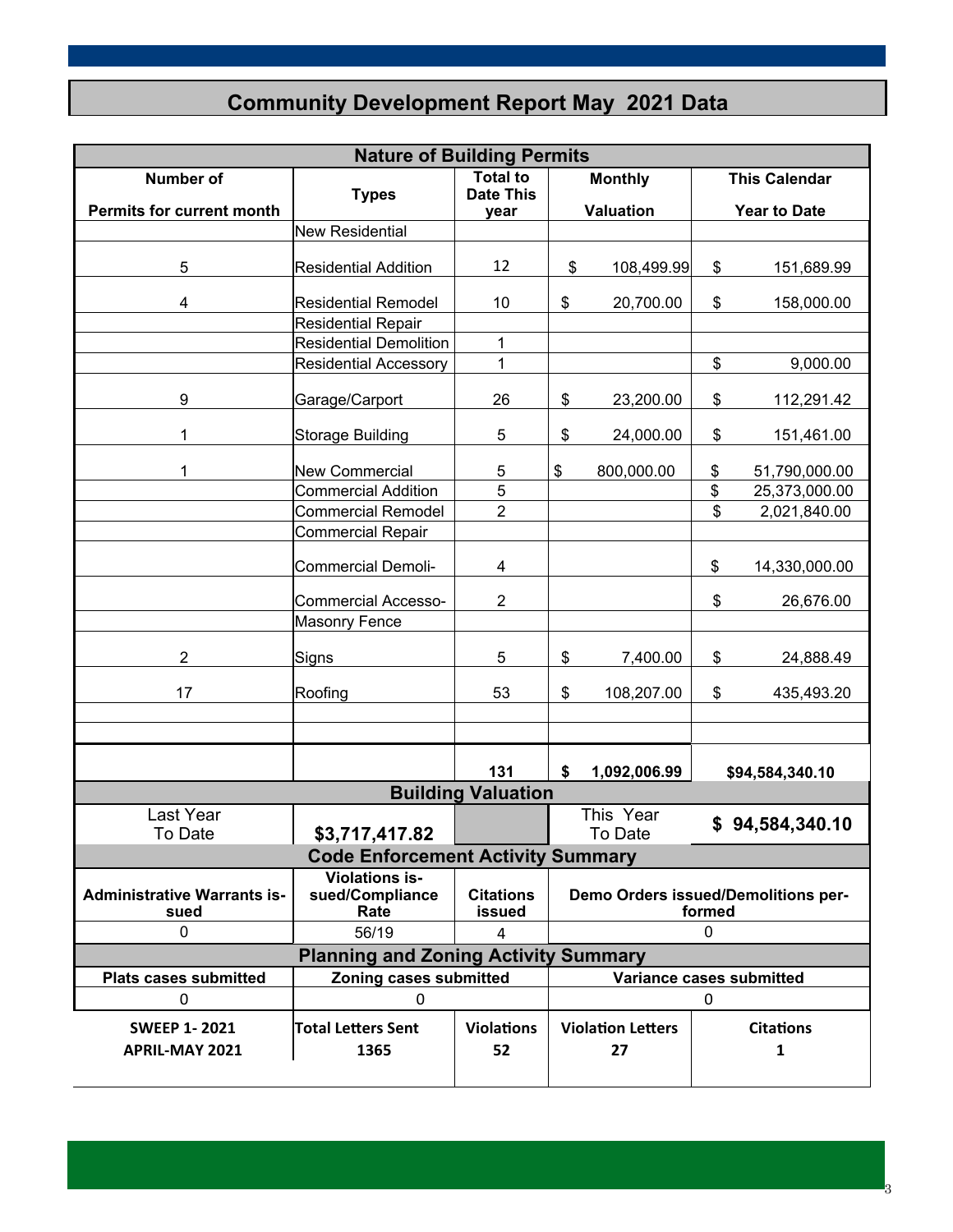### **Police Department Report May 2021 Data**

| May 2021                       |       |
|--------------------------------|-------|
| <b>Total Calls for Service</b> | 1.894 |
| Police Calls                   | 1.548 |
| <b>Fire Calls</b>              | 77    |
| <b>EMS Calls</b>               | 266   |
| <b>Total Arrests</b>           | 45    |
| <b>Total Citations</b>         | 78    |
| <b>Total Violations</b>        | 1NR   |
| <b>Total Reports Written</b>   | 714   |
| <b>Cases Assigned for</b>      |       |
| further Investigation          | ЯΠ    |

#### **May 2020**

| Total Calls for Service      | 1.910 |
|------------------------------|-------|
| <b>Police Calls</b>          | 1.684 |
| Fire Calls                   | 15    |
| <b>EMS Calls</b>             | 233   |
| <b>Total Arrests</b>         | 37    |
| <b>Total Citations</b>       | 714   |
| <b>Total Violations</b>      | 252   |
| <b>Total Reports Written</b> | 177   |
| <b>Cases Assigned for</b>    |       |
| further Investigation        | 89    |



| Abandoned Vehicles       |    | Agency Assist             |    |
|--------------------------|----|---------------------------|----|
| Alarm                    |    | Assault                   | 51 |
|                          |    |                           |    |
| Burglary                 | 11 | Controlled Sub-           | 17 |
| <b>Damaged Property</b>  | 18 | Deaths                    |    |
| DUI                      | 3  | Escape                    |    |
| Forgery                  | 5  | Fraud                     |    |
| Harassment               | 2  | Health / Safety           | 7  |
| Juvenile Problem         | 3  | Mental Subject            | 7  |
| Miscellaneous            | 7  | <b>Obstructing Police</b> | 1П |
| Other Sex Offense        |    | Person Crimes             | 3  |
| <b>Privacy Violation</b> |    | Property                  | R  |
| Public Intoxication      | R  | <b>Public Peace</b>       | 4  |
| Sexual Assault           | 3  | Stolen Vehicle            | 5. |
| Theft                    | 22 | <b>Threats</b>            |    |
| <b>Traffic Criminal</b>  | П  | <b>Traffic Accident</b>   | 32 |
| <b>Traffic Problem</b>   |    | Trespassing               | 7  |
| Warrant                  | 12 | Weapons Offense           | 3  |
| Domestic Problem         |    |                           |    |

### **May 2021 May 2020**

| Animal Cruelty               | 1  | Harassment                | 2  |
|------------------------------|----|---------------------------|----|
| Agency Assists               | 5  | Health and Safety         | П  |
| Animal Problem               |    | Juvenile Problem          | Π  |
| Assaults                     | 29 | Kidnapping                | Π  |
| Burglary                     | 11 | Mental Subject            | 2  |
| <b>Controlled Substances</b> | 24 | Miscellaneous             | 7  |
| Damaged Property             | 13 | Missing Person            | П  |
| Deaths                       |    | Obstructing Justice       | 3  |
| DIII                         | R  | <b>Obstructing Police</b> | Я  |
| Forgery                      |    | Persons Crimes            | 7  |
| Fraud                        | 3  | Privacy Violations        |    |
| Property                     | 7  | Public Intoxication       | 5  |
| Follow Up Investigations     | П  | Stolen Vehicle            | R  |
| Theft                        | ЗO | Traffic Arrests           | 9  |
| <b>Traffic Accident</b>      | 39 | <b>Traffic Problem</b>    | 3  |
| Trespassing                  | 5  | Warrant                   | 1П |
| <b>Weapons Offenses</b>      | 1  | Stolen Property           |    |
| Robbery                      | П  | Sexual Assault            | 2  |
| Suspicious Activity          |    | Reckless Damage           |    |
| <b>Threats</b>               |    | Other Sex Offenses        | 7  |
| Liquor Law                   | 7  | Domestic Problem          |    |
| <b>Family Disturbance</b>    |    | <b>Public Peace</b>       | П  |
| Escape/Flight                |    |                           |    |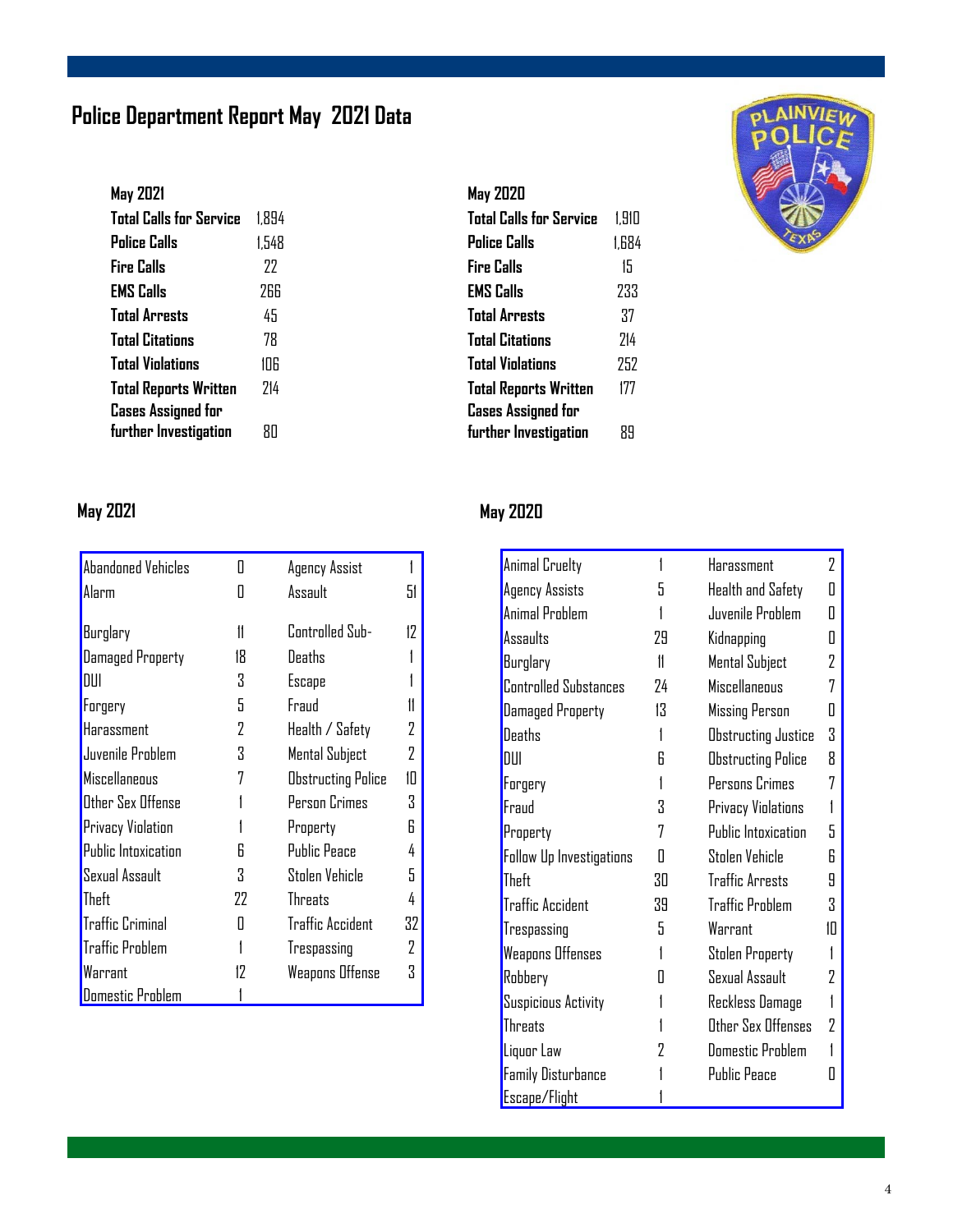### **Health Department Report May 2021 Data**

|                             |           | Department |        |  |
|-----------------------------|-----------|------------|--------|--|
|                             | 52        | 53         | 56     |  |
| Service Provided            |           |            |        |  |
| Outreach & Flu Clinics      | 4         |            | 4      |  |
| Allergy shots               |           |            |        |  |
| <b>Blood Pressure</b>       | 1         |            |        |  |
| Cholesterol                 |           |            |        |  |
| <b>Counsel and Educated</b> |           |            | 179    |  |
| Drug testing                | 6         |            |        |  |
| Glucose                     |           |            |        |  |
| Jail Clients                |           |            |        |  |
| Phlebotomy                  |           |            |        |  |
| <b>PPD Testing</b>          |           |            |        |  |
| <b>Pregnancy Test</b>       | 1         |            |        |  |
| STD and HIV Patients        | 1         |            |        |  |
| <b>TB Clinic</b>            |           |            |        |  |
| Immunizations               |           |            | 38     |  |
| flu shots                   |           |            |        |  |
| Mammogram Vouchers          | 1         |            |        |  |
| Complaints & Inspections    |           |            |        |  |
| <b>Food Permits</b>         |           | 5          |        |  |
| Dental App/Quests           | 1         |            |        |  |
| <b>COVID 19 VACCINES</b>    |           |            | 136    |  |
|                             | $\pmb{0}$ |            |        |  |
|                             | 4         | 5          | 178    |  |
|                             | 2.14%     | 2.67%      | 95.19% |  |

187 Total Patient Services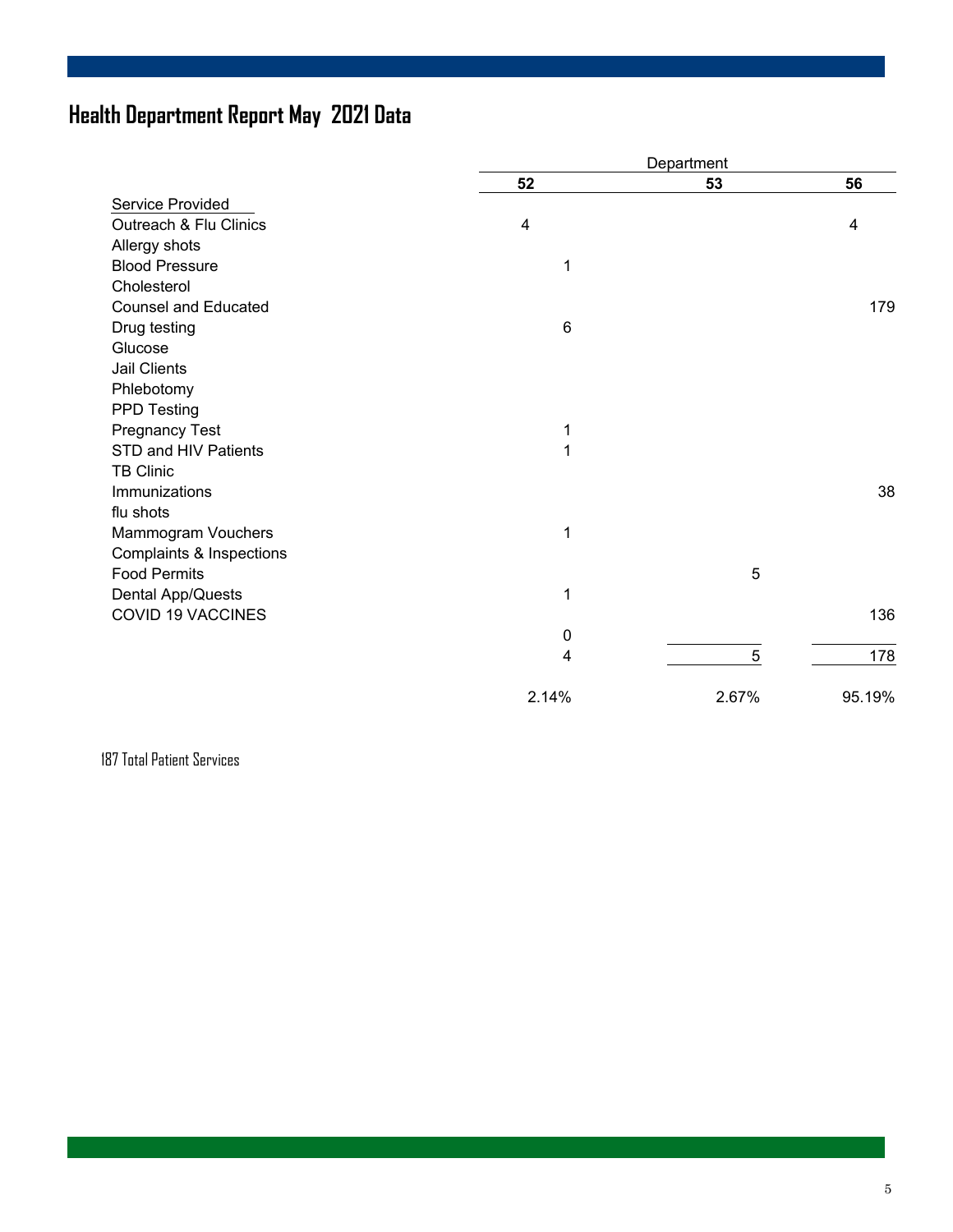### **Health Department Report May 2021 Data**

| <b>Food Inspections Monthly List May 2021</b> |                                                                          |                 |                    |            |  |  |  |
|-----------------------------------------------|--------------------------------------------------------------------------|-----------------|--------------------|------------|--|--|--|
|                                               |                                                                          |                 | #                  | Prev#      |  |  |  |
| <b>Insp Date</b>                              | <b>Establishment Name</b>                                                | <b>Demerits</b> | <b>Violations</b>  | Violations |  |  |  |
|                                               |                                                                          |                 |                    |            |  |  |  |
| 5/4/2021                                      | <b>Foster Home Inspection</b>                                            | OK              |                    |            |  |  |  |
| 5/12/2021                                     | Westridge Water Park                                                     | OB              |                    |            |  |  |  |
| 5/12/2021                                     | Westridge Water Comp.                                                    | OB              |                    |            |  |  |  |
| 5/12/2021                                     | YMCA                                                                     | OB              |                    |            |  |  |  |
| 5/12/2021                                     | Super 8 Pool                                                             | OB              |                    |            |  |  |  |
| 5/12/2021                                     | Stonebridge Pool                                                         | <b>OB</b>       |                    |            |  |  |  |
| 5/12/2021                                     | Stonebriar Pool                                                          | OB              |                    |            |  |  |  |
| 5/12/2021                                     | Quality Inn Pool                                                         | OB              |                    |            |  |  |  |
| 5/12/2021                                     | Plainview Vista Pool                                                     | OB              |                    |            |  |  |  |
| 5/12/2021                                     | Plainview Country Club Pool                                              | OB              |                    |            |  |  |  |
| 5/12/2021                                     | Holiday Inn Express Pool                                                 | TC              |                    |            |  |  |  |
| 5/12/2021                                     | Days Inn Pool                                                            | OB              |                    |            |  |  |  |
| 5/12/2021                                     | <b>Comfort Suites Pool</b>                                               | TC              |                    |            |  |  |  |
| 5/13/2021                                     | Royal Splash Pool                                                        | TC              |                    |            |  |  |  |
| 5/13/2021                                     | Royal Splash Restaurant                                                  | TC              |                    |            |  |  |  |
| 5/13/2021                                     | Westridge Water Comp.                                                    | Failed          |                    |            |  |  |  |
| 5/14/2021                                     | <b>Charley Wompers</b>                                                   | OB              |                    |            |  |  |  |
| 5/15/2021                                     | Westridge Water Comp.                                                    | OK              |                    |            |  |  |  |
| 5/17/2021                                     | <b>Foster Home Inspection</b>                                            | OK              |                    |            |  |  |  |
| 5/18/2021                                     | Westridge Water Park                                                     | Failed          |                    |            |  |  |  |
| 5/19/2021                                     | Westridge Water Park                                                     | OK              |                    |            |  |  |  |
| 5/24/2021                                     | <b>Charley Wompers</b>                                                   | 9               | 4                  |            |  |  |  |
| 5/26/2021                                     | <b>Has Beans Coffee</b>                                                  | OB              |                    |            |  |  |  |
| 5/28/2021                                     | Has Beans Coffee                                                         | 9               | 6                  |            |  |  |  |
| 5/28/2021                                     | Stonebriar Pool                                                          | OK              |                    |            |  |  |  |
| 5/28/2021                                     | YMCA                                                                     | OK              |                    |            |  |  |  |
|                                               | Daily PUM calls                                                          | 게               |                    |            |  |  |  |
|                                               | Reportable Conditions                                                    | 44              |                    |            |  |  |  |
| 5/3/2021                                      | l-Hap                                                                    | Dirty           | clean when visited |            |  |  |  |
| 5/3/2021                                      | Braum's                                                                  | Dirty           | clean when visited |            |  |  |  |
| 5/14/2021                                     | Kelly's Kustoms                                                          |                 |                    |            |  |  |  |
| 5/17/2021                                     | Kelly's Kustoms                                                          |                 |                    |            |  |  |  |
| 5/26/2021                                     | 2906 W. 21st                                                             |                 |                    |            |  |  |  |
| 5/27/2021                                     | <b>Fieldhouse</b>                                                        |                 |                    |            |  |  |  |
|                                               | DC=daycare, SP=swimming pool, OB=observation consult-follow-up, C=closed |                 |                    |            |  |  |  |
|                                               | FB=food booth, CP=complaint, MT=mobile Truck, R=reinspection, F=failed   |                 |                    |            |  |  |  |
|                                               | NS=no score, OK=OK, TC=temporarily closed, NA=not able to inspect        |                 |                    |            |  |  |  |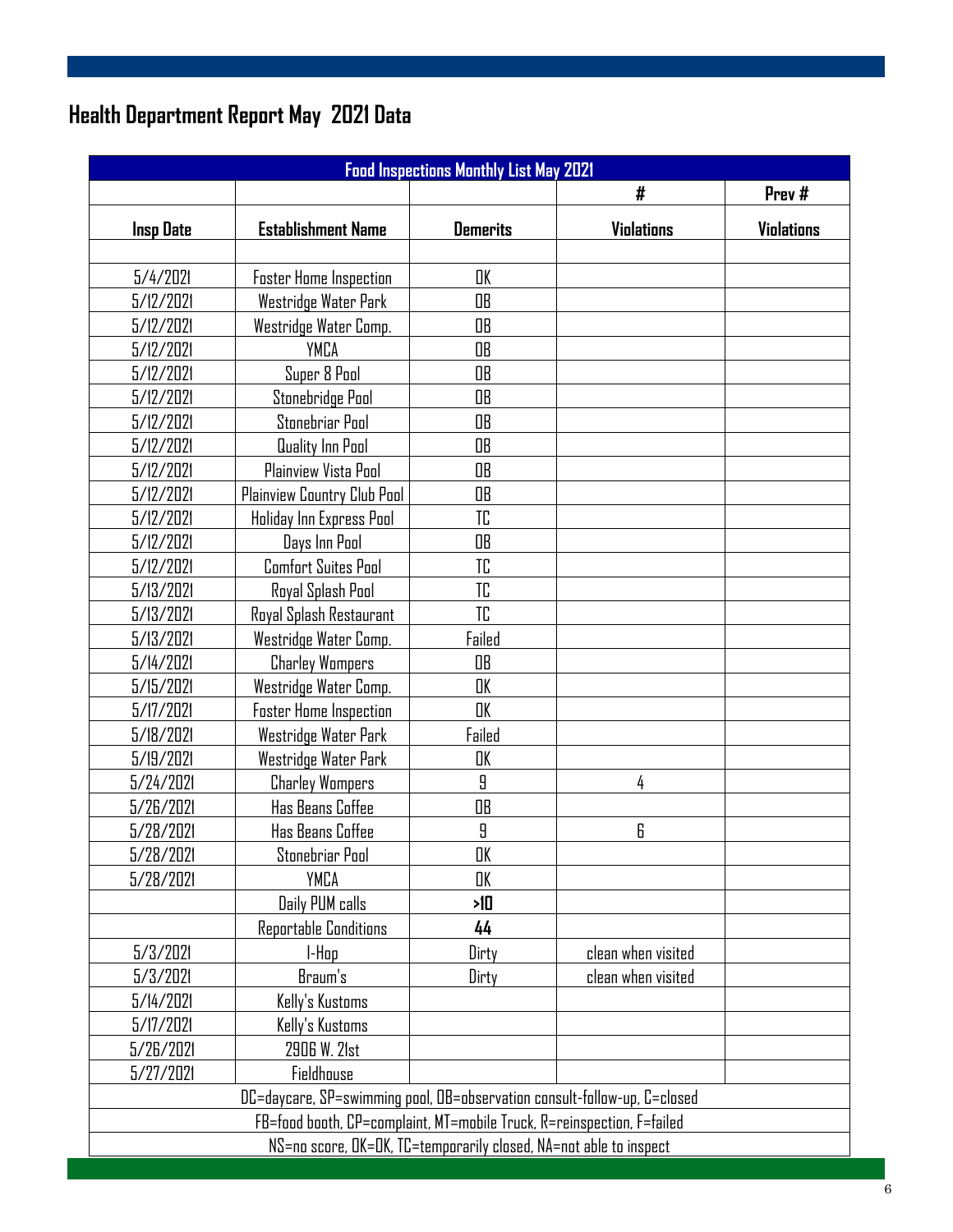### **Public Information Requests Report May 2021 Data**

| <b>Public Information Requests Logs</b> |                |                          |       |  |  |  |  |
|-----------------------------------------|----------------|--------------------------|-------|--|--|--|--|
|                                         |                |                          |       |  |  |  |  |
|                                         | City Secretary | <b>Police Department</b> | Fire* |  |  |  |  |
| Feb 20                                  |                |                          | 4     |  |  |  |  |
| $Mar-20$                                |                | Π                        | 3     |  |  |  |  |
| Apr-20                                  | 4              | 7                        | 7     |  |  |  |  |
| May-20                                  | 3              | П                        | 7     |  |  |  |  |
| $Jun-20$                                |                | $\overline{2}$           |       |  |  |  |  |
| $Jul-20$                                | 4              | П                        |       |  |  |  |  |
| $Aug-20$                                | 7              |                          |       |  |  |  |  |
| $Sep-20$                                | 4              | П                        |       |  |  |  |  |
| $0ct-20$                                | П              |                          | 3     |  |  |  |  |
| <b>Nov 20</b>                           | 7              |                          |       |  |  |  |  |
| Dec 20                                  | 3              | 5                        | Π     |  |  |  |  |
| Jan 21                                  | 8              | Π                        |       |  |  |  |  |
| Feb 21                                  | 6              | 3                        | 3     |  |  |  |  |
| Mar 21                                  | 11             | Π                        |       |  |  |  |  |
| $Ar-21$                                 |                | Π                        |       |  |  |  |  |
| $May-21$                                | 3              | 7                        |       |  |  |  |  |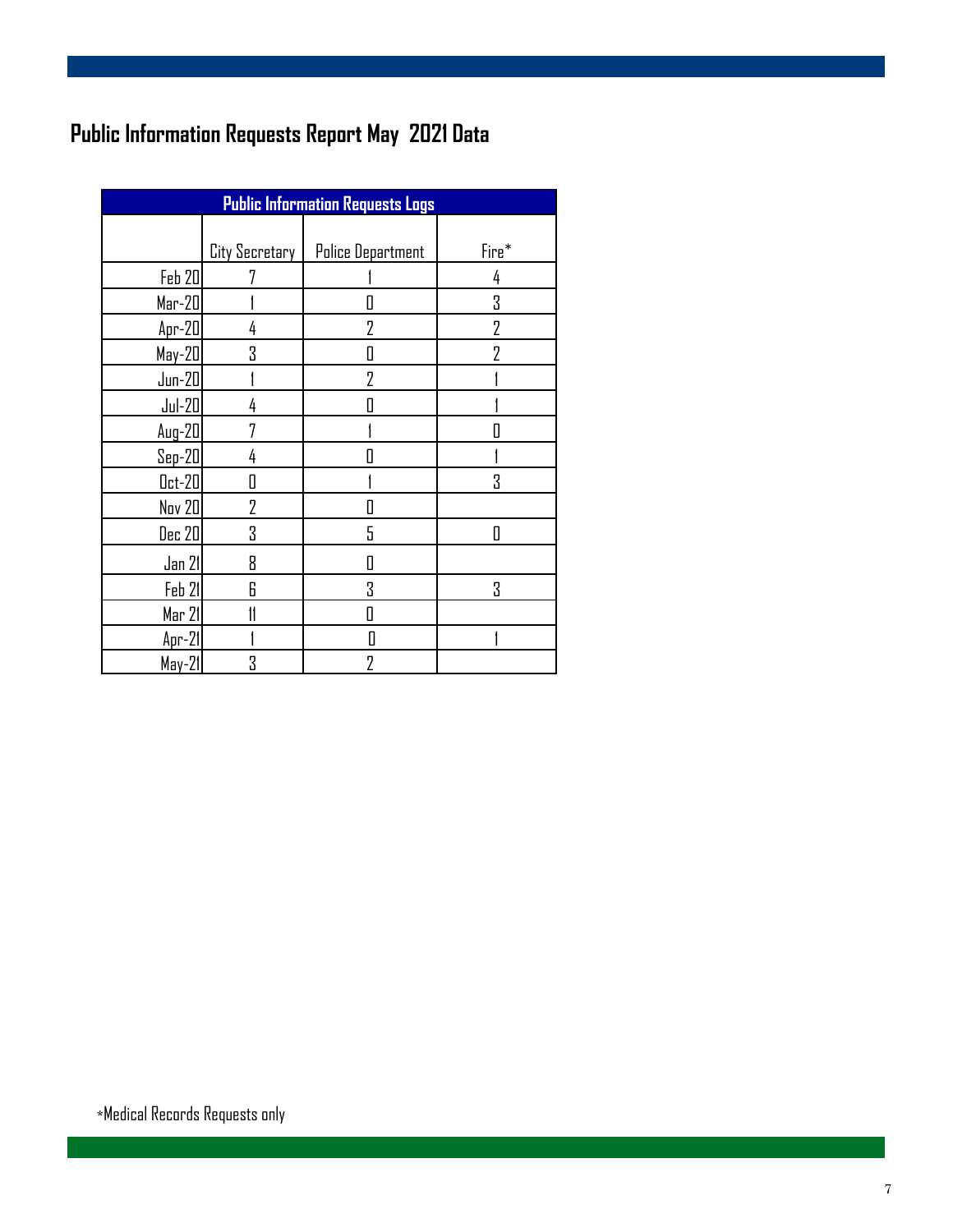### **Finance Department Report May 2021 Data**

#### **CITY OF PLAINVIEW Utility Billing Activity Report May 31, 2021**

|                                                      |                 | <b>This Month</b> |       | $Y-T-D$   |       | <b>This Month</b><br><b>Last Year</b> |    | <b>Previous</b><br>$Y-T-D$ |       |
|------------------------------------------------------|-----------------|-------------------|-------|-----------|-------|---------------------------------------|----|----------------------------|-------|
| <b>Customers Billed</b>                              | 62,044<br>7,762 |                   | 7,734 |           |       |                                       |    |                            |       |
| Gallons Billed (000's)                               |                 | 93,838            |       | 566,478   |       | 88,073                                |    | 535,259                    |       |
| <b>Gallons Produced</b>                              |                 | 97,384            |       | 621,785   |       | 121,736                               |    | 636,900                    |       |
| <b>Production Billed</b>                             |                 | 96.4%             |       |           | 91.1% | 72.3%                                 |    |                            | 84.0% |
| New Meter Taps                                       |                 | $\sqrt{5}$        |       | 13        |       | 3                                     |    | 12                         |       |
| <b>New Customers</b><br>(Read-on's)                  |                 | 58                |       | 587       |       | 64                                    |    | 546                        |       |
| Final Billing (Read-<br>Off's)                       |                 | 46                |       | 579       |       | 43                                    |    | 515                        |       |
| Transfers (Off & On)                                 |                 | 32                |       | 218       |       | 22                                    |    | 204                        |       |
| 14 Day Contract                                      |                 | 32                |       | 308       |       | 54                                    |    | 250                        |       |
| Dis-connects (Non-                                   |                 | 159               | 1,633 |           |       |                                       |    | 1,197                      |       |
| Misc. Customer Ser-<br>(ie., re-read, leak<br>check) |                 | 129               |       | 1,036     |       | 116                                   |    | 867                        |       |
| <b>Billing Re-cap</b>                                |                 |                   |       |           |       |                                       |    |                            |       |
| Water                                                | \$              | 474,958           | \$    | 3,300,241 | \$    | 451,681                               | \$ | 3,165,403                  |       |
| Sewer                                                |                 | 227,184           |       | 1,672,811 |       | 218,817                               |    | 1,617,105                  |       |
| Refuse                                               |                 | 217,199           |       | 1,729,332 |       | 216,266                               |    | 1,728,829                  |       |
| <b>Transfer Fees</b>                                 |                 | 400               |       | 2,725     |       | 275                                   |    | 2,525                      |       |
| <b>Total Billing</b>                                 | \$              | 919,741           | \$    | 6,705,109 | \$    | 887,039                               | \$ | 6,513,862                  |       |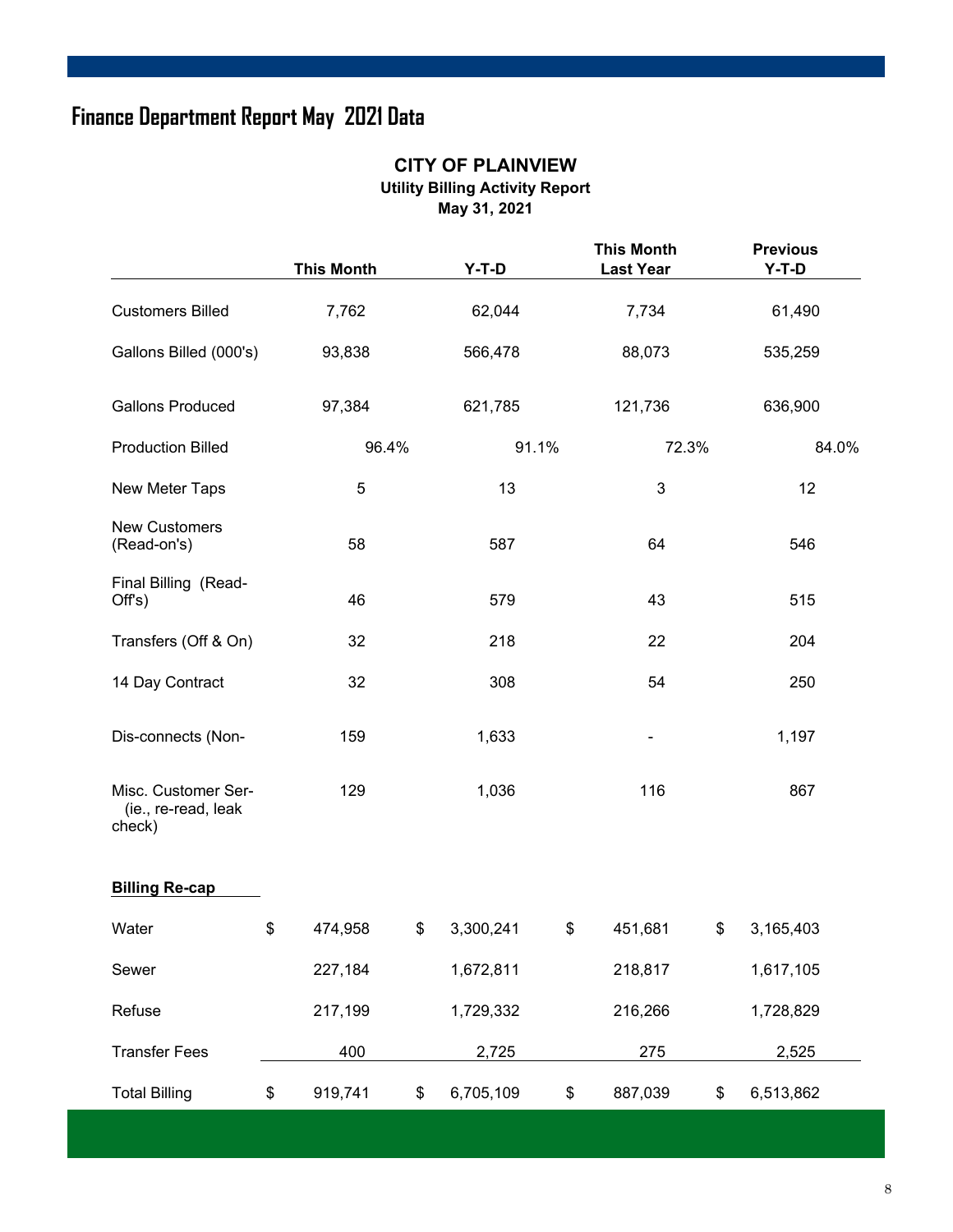### **Finance Department Report May 2021 Data Continued**



| City of Plainview May Sales Tax Collections (reflects spending from March 2021) |                                 |          |                  |                      |            |  |  |  |  |
|---------------------------------------------------------------------------------|---------------------------------|----------|------------------|----------------------|------------|--|--|--|--|
| Year                                                                            | Net Payment (Deposit)  % Change |          | Audit Adjustment | Net of Audit Adjust- | 1 % Change |  |  |  |  |
|                                                                                 |                                 |          |                  | ment                 |            |  |  |  |  |
| 2021                                                                            | \$475,763.14                    | 22.96%   | (\$15,779.78)    | \$491,542.92         | 28.20%     |  |  |  |  |
| 2020                                                                            | \$386,925.27                    | $-5.18%$ | \$3,496.15       | \$383,429.12         | $-6.12%$   |  |  |  |  |
| 2019                                                                            | \$408,060.32                    | 0.50%    | (\$370.96)       | \$408,431.28         | 0.85%      |  |  |  |  |
| 2018                                                                            | \$406,032.46                    | 2.26%    | \$1,056.98       | \$404,975.48         | 2.08%      |  |  |  |  |
| 2017                                                                            | \$397,077.08                    | $-0.64%$ | \$345.42         | \$396,731.66         | $-2.56%$   |  |  |  |  |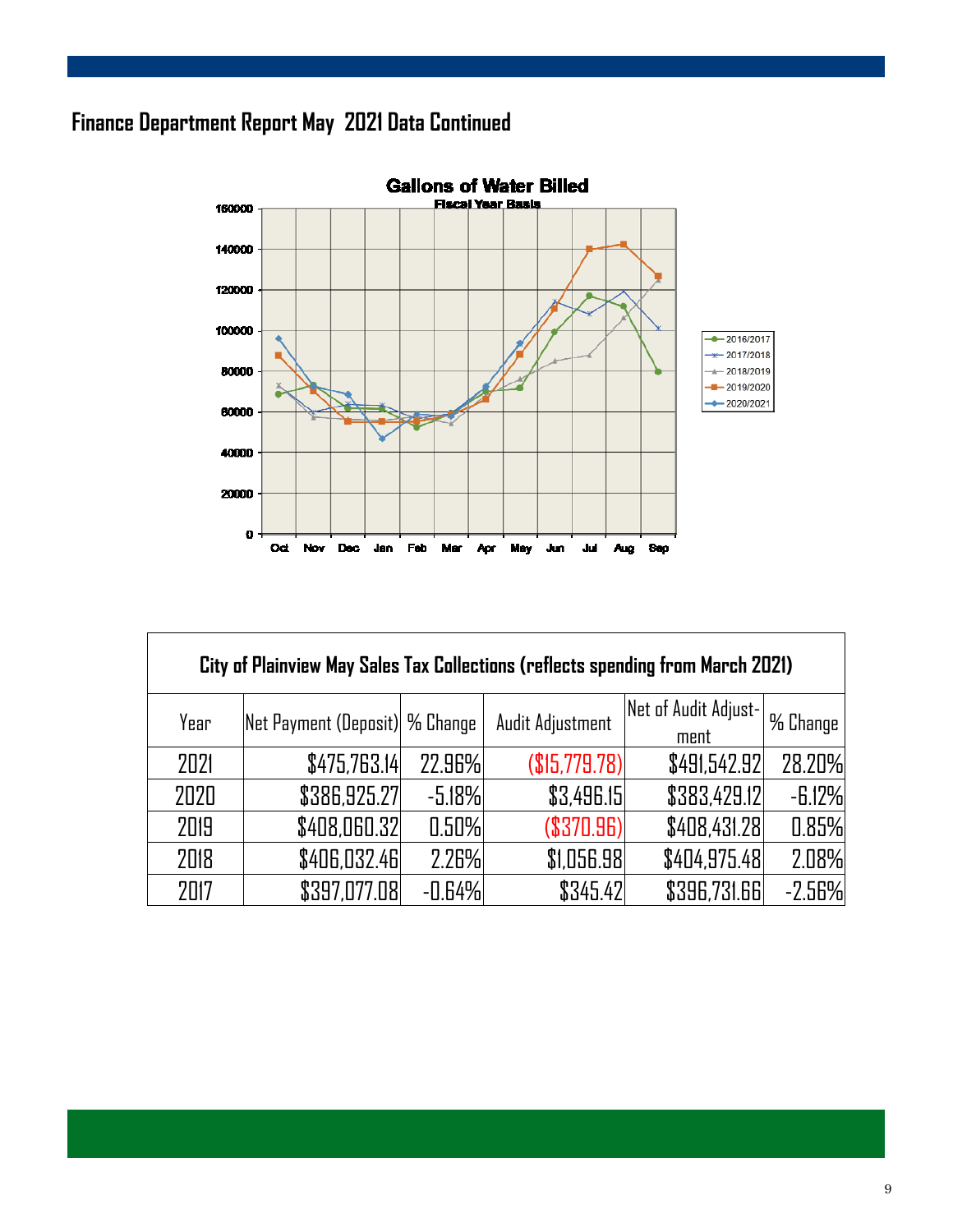### **Plainview Fire/EMS Monthly Report May 2021 Data**



#### **EMS Runs**

|                            | May 2020 | May 2021 |
|----------------------------|----------|----------|
| <b>Total EMS Responses</b> | 198      | 249      |
| Patients Transported       | 141      | 189      |
| No Transports              | 42       | 40       |
| Residents                  | 139      | 126      |
| Non-residents              | 56       | 63       |
| False Calls/Cancelled      |          | 20       |

#### **Fire Runs**

|                                       | May 2020 | May 2021 |
|---------------------------------------|----------|----------|
| <b>Total Responses</b>                | 182      | 162      |
| <b>Structure Fires</b>                |          |          |
| Vehicle Fires                         |          |          |
| Trash / Rubbish Fires/ Grass          | η        |          |
| <b>EMS Backup / Medical Responses</b> | 126      | 130      |
| Hazardous conditions                  |          |          |
| <b>False Alarms</b>                   | Я        | 14       |
| Misc. Responses                       | 31       | 27       |
| Mutual Aid                            |          |          |

We have a new fire marshal, Chris Chandler, he has been with the department for almost 8 years, and he will be officially promoted on the  $21^{\rm st}$  of June. We are having an entry level Fire Department test on July the 15th.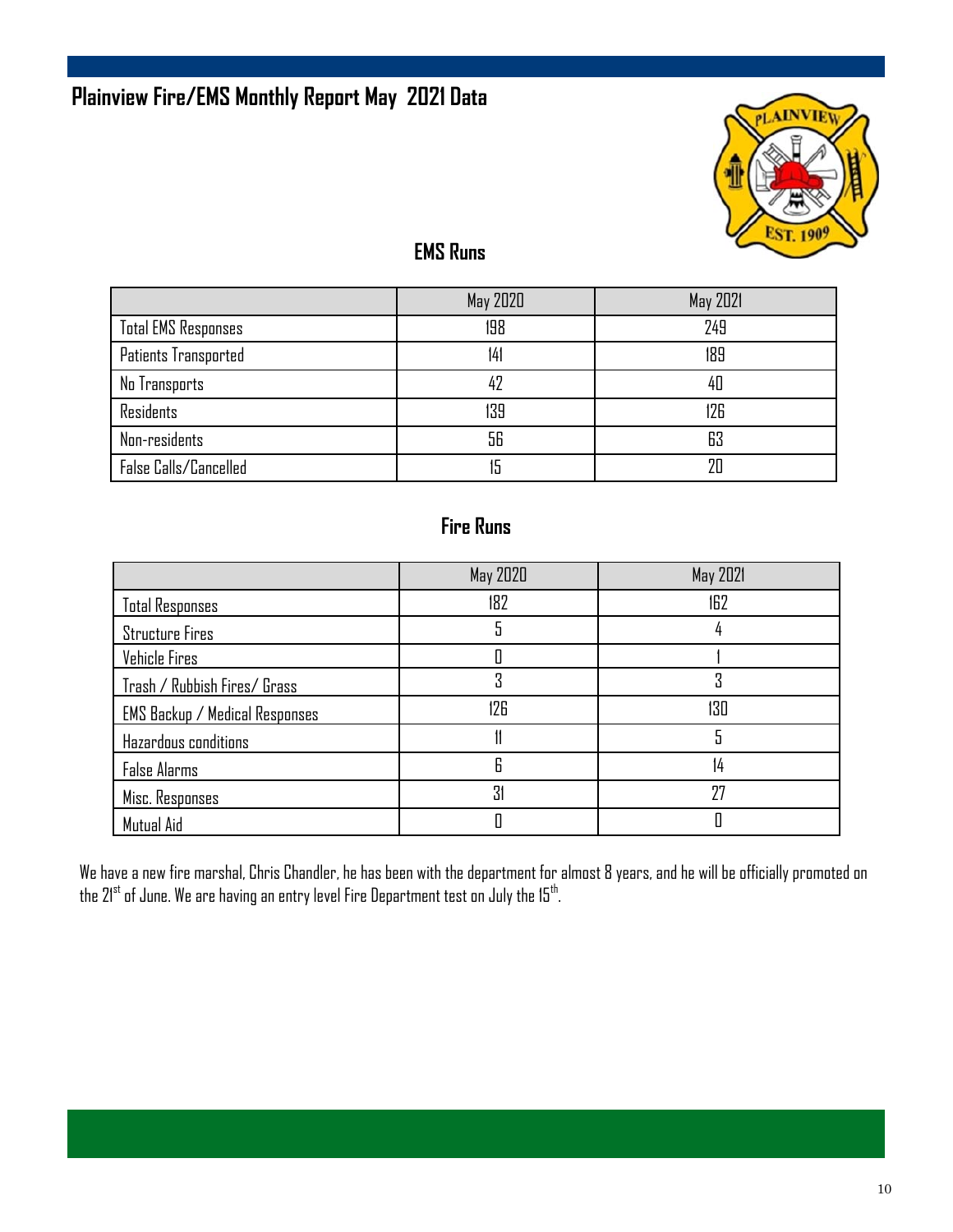### **Public Works Department Report May 2021 Data**

|                                | <b>Water Reclamation</b>      |                               |         |      |         |      |
|--------------------------------|-------------------------------|-------------------------------|---------|------|---------|------|
|                                | May                           | <b>TCEQ Limit</b>             | 2020    |      |         | 2021 |
|                                | <b>Plant Flow Avg</b>         |                               | 1.10    |      | 1.14    |      |
| <b>Plant</b>                   | Flow 2 Hr Peak 6875           |                               | ,668    |      | 1,914   |      |
| <b>Flow</b>                    | <b>Plant Flow</b>             |                               |         |      |         |      |
|                                | Yearly Avg                    | 3.3 Max                       | 1.17    |      | 1.14    |      |
|                                | <b>Solids</b> Removed         |                               | 307,555 |      | 562,051 |      |
|                                | Dissolved Dxy-                |                               |         |      |         |      |
|                                | $gen$ (DD)                    | <b>6.0 Min</b>                | 7.75    |      | 7.51    |      |
|                                | PH                            | G Min / 9 Max                 | 7.06    | 7.22 | 6.92    | 7.44 |
|                                | Total Suspended               |                               |         |      |         |      |
|                                | Solids <b>(TSS)</b>           | 20 Avg / 45 Max               | 2.5     | 4.0  | 3.6     | 7.4  |
| <b>Water</b><br><b>Quality</b> | Ammonia Nitro-15 Avg / 10 Max |                               | 0.03    | 0.04 | 0.04    | 0.05 |
|                                | <b>Dechlorination</b>         | .1 Max                        | 0.078   |      | 0.008   |      |
|                                | <b>Chlorine</b> Total         | $1.0$ Min                     | 1.72    |      | 1.49    |      |
|                                |                               | 126 Avg / 399                 |         |      |         |      |
|                                | <b>E.Coil</b>                 | Max                           | 1.3     | 2.0  | 1.0     | 1.0  |
|                                | Biochemical                   |                               |         |      |         |      |
|                                |                               | Dxygen Demand 20 Avg / 45 Max | 2.5     | 4.0  | 3.3     | 6.0  |

| <b>Water Treatment</b>         |                   |              |              |              |              |  |
|--------------------------------|-------------------|--------------|--------------|--------------|--------------|--|
|                                | 2020<br>May       |              |              |              | 2021         |  |
|                                | <b>CRMWA</b>      | 103,438,000  |              | 65,060,000   |              |  |
| <b>Water</b>                   | Well              |              | 18,298,200   | 32,324,800   |              |  |
| <b>Usage</b>                   | Total             |              | 121,736,200  | 97,384,800   |              |  |
|                                | <b>Dist PSI</b>   | 53.24        |              |              | 53.18        |  |
|                                |                   | <b>CRMWA</b> | <b>Plant</b> | <b>CRMWA</b> | <b>Plant</b> |  |
|                                | CL <sub>2</sub>   | 0.03         | 0.79         | 0.03         | 0.63         |  |
|                                | PH                | 8.46         | 8.16         | 8.38         | 8.07         |  |
|                                | TEMP.             | 20.8         | 21.2         | 21.0         | 20.8         |  |
| <b>Water</b><br><b>Quality</b> | <b>ALKALINITY</b> | 195          | 196          | 188          | 188          |  |
|                                | <b>HARDNESS</b>   |              | 144          |              | 167          |  |
|                                | <b>TURBIDITY</b>  | 0.938        | 0.062        | 0.444        | 0.057        |  |
|                                | <b>CHLORIDE</b>   | 287          | 255          | 360          | 262          |  |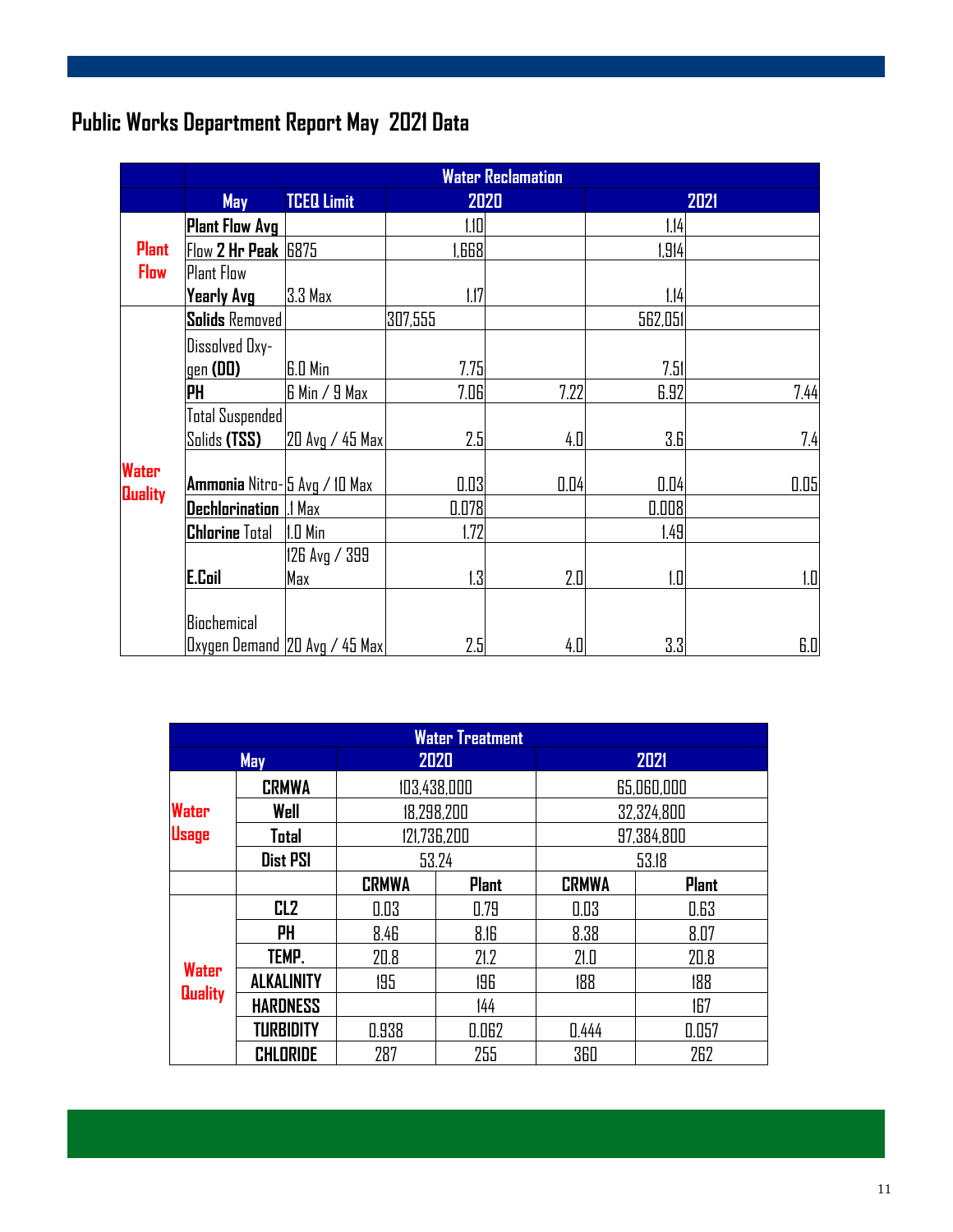### **Public Works Department Report May 2021 Data**

| <b>Water Distribution/Collection</b> |        |         |  |  |
|--------------------------------------|--------|---------|--|--|
| May                                  | 2020   | 2021    |  |  |
| <b>Sewer Calls</b>                   | 49     | ۱ĥ      |  |  |
| Sewer Main Cleaned                   | 12,030 | 41,150  |  |  |
| <b>Water Leaks</b>                   | 5      |         |  |  |
| <b>Water Use/Loss</b>                | 32,425 | 117,300 |  |  |
| <b>Meters Changed Out</b>            | 17     |         |  |  |
| <b>Sewer Line Video Recording</b>    | R      |         |  |  |
| <b>Sewer Line Video (feet)</b>       | 1,500  | 350     |  |  |
| <b>Service Orders</b>                | 179    | 17F     |  |  |
|                                      |        |         |  |  |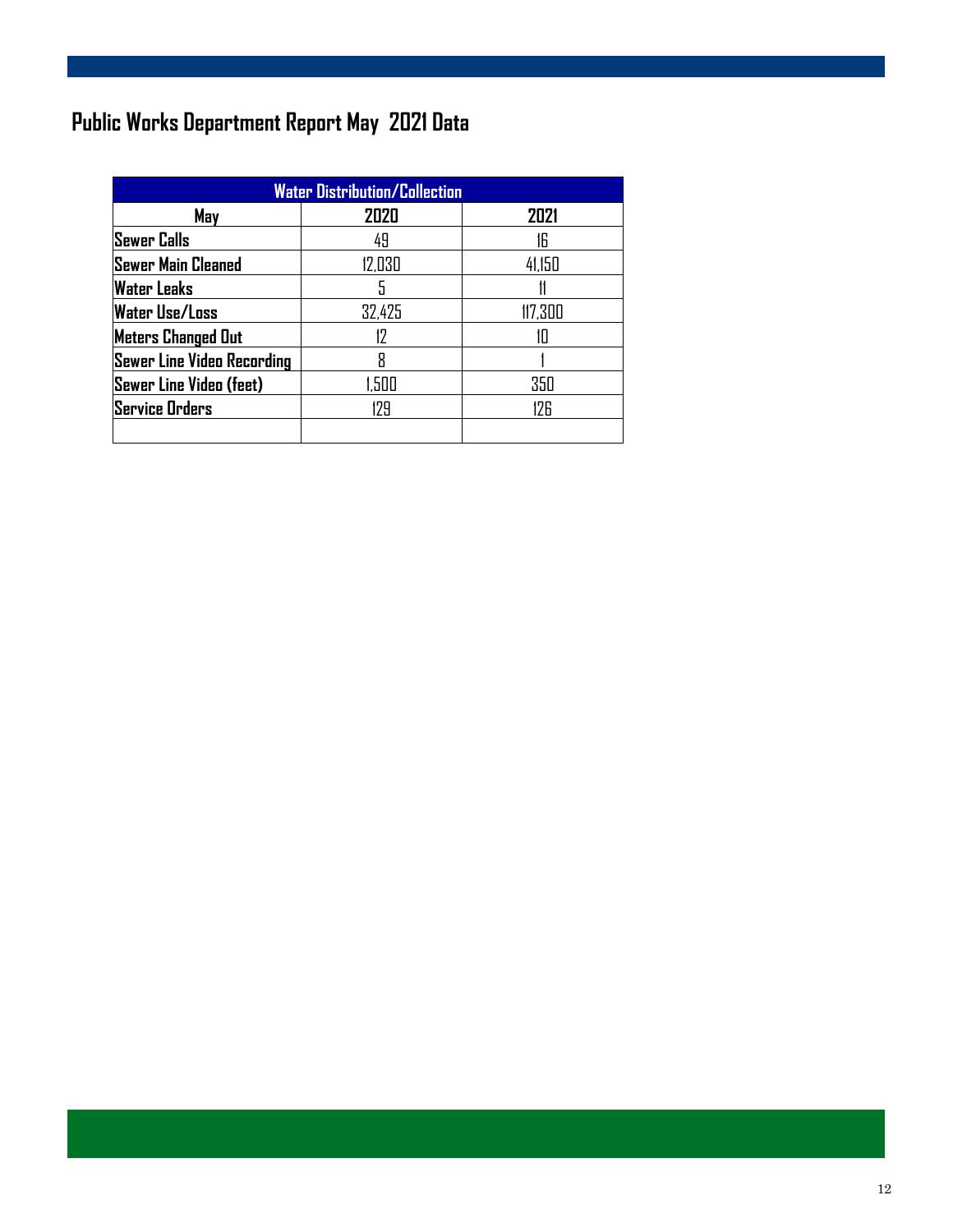### **Landfill Public Works Department Report May 2021 Data Continued**

|                    | <b>Solid Waste</b>       |                            |         |
|--------------------|--------------------------|----------------------------|---------|
|                    | May                      | 2020                       | 2021    |
|                    | Total Intake (tons)      | 2908.41                    | 3700.09 |
|                    | <b>Blue Boxes (tons)</b> | 4.73                       | 0.99    |
|                    | Brush (tons)             | 199.37                     | 202.19  |
|                    | Carcasses (tons)         | 1.47                       | 2.05    |
|                    | Cons/Demo (tons)         | 273.04                     | 538.38  |
|                    | Cardboard (tons)         | 5.39                       | 1.14    |
|                    | MSW-COMP (tons)          | 1884.57                    | 2307.17 |
| <b>INTAKE TO-</b>  | MSW-UNCOMP (tons)        | 344.59                     | 368.84  |
| <b>TALS</b>        | <b>Roofing</b> (tons)    | 42.26                      | 56.33   |
|                    | Sludge (tons)            | 128.86                     | 220.70  |
|                    | Tires Shredded (tons)    | 24.13                      | 2.30    |
|                    | Tires by Quantity        | 261.00                     | 284.00  |
|                    |                          |                            |         |
|                    | Inert Material by        | 1112.50                    | 273.75  |
|                    | Mulch (tons)             | 47.19                      | 6.30    |
|                    | recovered illegally      |                            |         |
|                    | dumped tires             | 243.00                     | 238.00  |
|                    |                          |                            |         |
|                    | Total Intake (tons)      | 111.86                     | 142.31  |
|                    | <b>Blue Boxes (tons)</b> | 0.18                       | 0.04    |
|                    | Brush (tons)             | 7.67                       | 7.78    |
|                    | Carcasses (tons)         | 0.06                       | 0.08    |
|                    | Cons/Demo (tons)         | 10.50                      | 20.71   |
|                    | Cardboard (tons)         | 0.21                       | 0.04    |
|                    | MSW-COMP (tons)          | 72.48                      | 88.74   |
| <b>DAILY AVER-</b> | <b>MSW-UNCOMP (tons)</b> | 13.25                      | 14.19   |
| <b>AGE TOTALS</b>  | <b>Roofing</b> (tons)    | 1.63                       | 2.17    |
|                    | Sludge (tons)            | 4.96                       | 8.49    |
|                    | Tires Shredded (tons)    | 0.93                       | 0.09    |
|                    | Tires by Quantity        | 10.04                      | 10.92   |
|                    | Inert Material by        | 42.79                      | 10.53   |
|                    | Mulch (tons)             | 1.82                       | 0.24    |
|                    |                          | <b>Spotter and Backing</b> |         |
|                    | <b>Safety Class</b>      | Safety                     |         |

We are thankful for the muchneeded rain!! During the last two weeks of May, the landfill received 6 inches of rain. Landfill crews did a great job of keeping the landfill open during the storms, and even though our residential routes were a bit off schedule, we still completed weekly pickups each week.

The recycling center is operating at greater capacity again. We had 9 shred appointments in May, along with several drop-in appointments. We shipped a load of shred paper and are preparing to ship a load of cardboard depending upon the markets.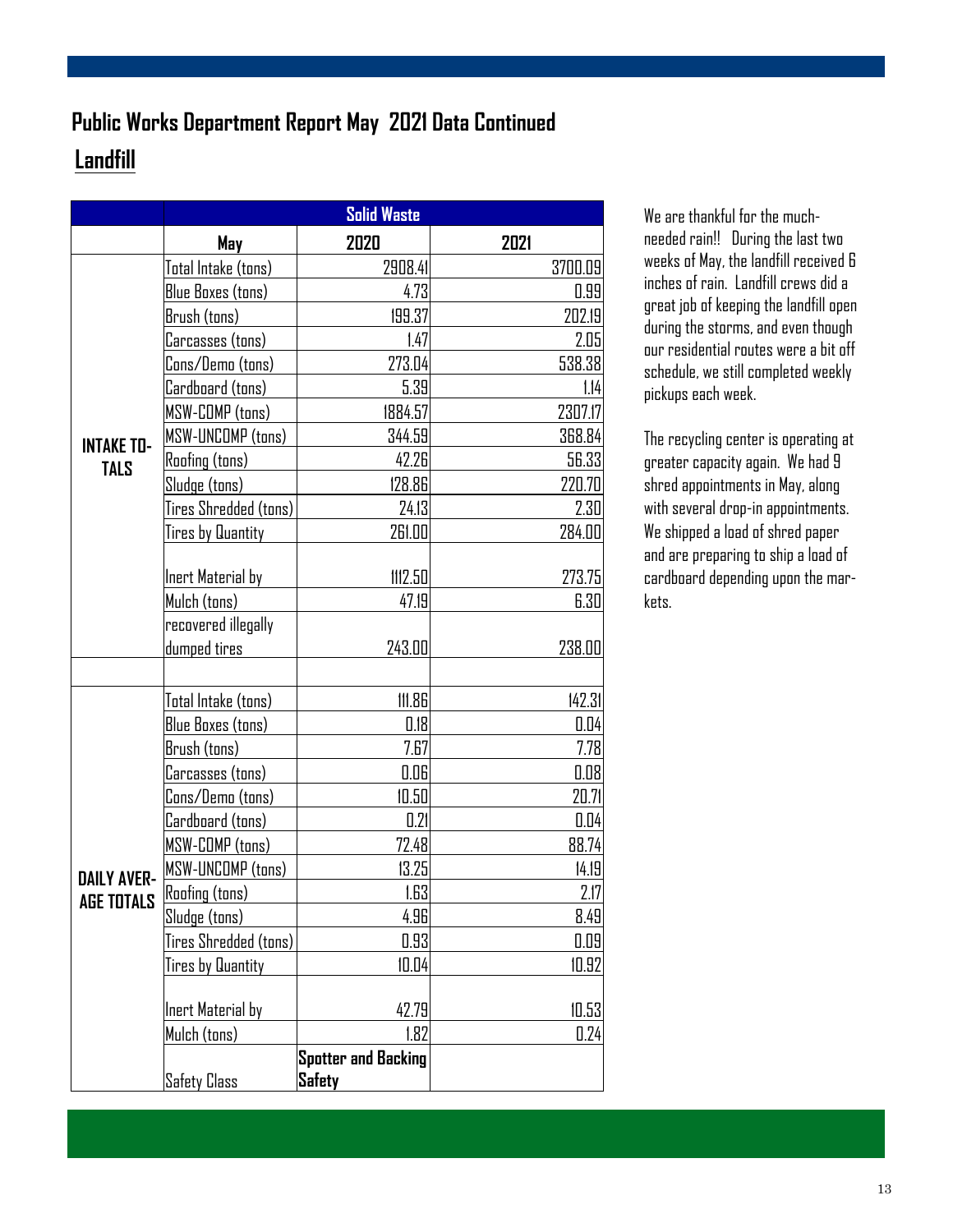### **Public Works Department Report May 2021 Data Continued**

### **Parks**

#### **Baseball**

 Fields are being maintained throughout the week and are ready for play. Several days of rain caused us to use a large amount of conditioner in an attempt to dry the fields enough for play. Repaired bench at Jacobs Field.

#### **Parks**

Pick up trash and dump barrels. Mowing and weed eating all parks. Repair sprinkler systems in parks. Repairs to mowers. Continue watering newly planted trees by hand. Spray weeds in parks, parking areas and along streets surrounding parks. A secured door at American Legion was pried open. Welded door shut. Remove several branches from parks due to high wind. One new employee added to Park Staff (Terry Jackson).

#### **Playground**

Added sand to Volley Ball Courts. Replaced damaged Mother/Child Swing at 16<sup>th</sup> St. Park.

#### **Building**

Shelter and Rotary buildings are Cleaned, Sanitized and restocked after each us.

#### **Projects**

Worked at new City Hall moving furniture. Sprayed weeds Down Town on Broadway Street and around City Buildings. Assisted with Go Big Event at Regnal Park. Removed Cherry Tree from front lawn at Water Treatment Plant for drought planting exhibit. Put Pool Furniture together at 16<sup>th</sup> St. Pool.

#### **Building Rentals**

Buildings Rotary 10 Shelter 13 Gazebo Pavilion Volleyball

**Vector**

| City lots      |    |
|----------------|----|
| Private lots   |    |
| Draws          | 17 |
| Rights of ways | 1П |

Safety Meeting Video and Test over Heat Stress.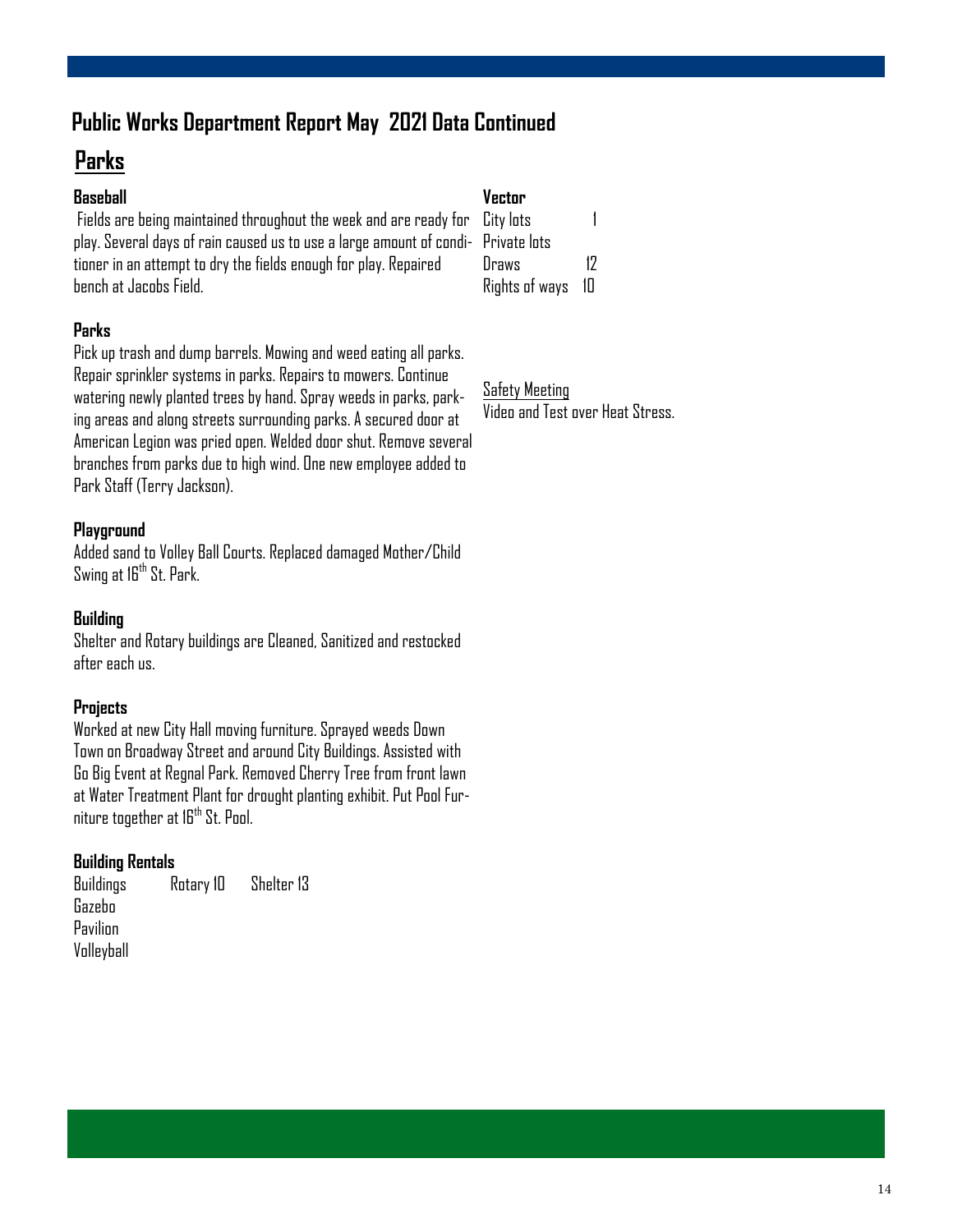### **Public Works Department Report May 2021 Data Continued**

#### **Streets**

|                                 | Month: May<br>7N7N | 2021     |
|---------------------------------|--------------------|----------|
| <b>Street Maintenance Paved</b> |                    |          |
| Number of potholes              | 40                 | 41       |
| Number of Cuts or Overlays      | 19                 | 4        |
|                                 |                    |          |
| Square Feet of Cuts & Over-     | 103,986            | 49       |
| Feet of curb & Gutter           | O                  | 22       |
| Square Feet of Valley gutter    | I                  | 0        |
| Square Feet of Sidewalk         | П                  | Π        |
|                                 |                    |          |
| Square Feet of other con-       | 4,452              | 216      |
| Gallons used Brine or Lime      | I                  | 0        |
| <b>Feet of Crack Seal</b>       | Π                  | Π        |
| SY of Seal Coat                 | 0                  | 0        |
| SY or gallons of Fog or Scrub   |                    |          |
| Seal                            | Π                  | П        |
| <b>Street Maintenance Un-</b>   |                    |          |
| Miles of road graded            | 5.28               | 2.80     |
|                                 |                    |          |
| Miles of drainage ditches       | 0.00               | 0.00     |
| Water Ways                      | 6.00               | 0.00     |
| <b>Street Sweepers</b>          |                    |          |
| <b>Miles Swept</b>              | $\overline{2}$     | 13.2     |
| gallons used                    | 们                  | 2,900    |
| <b>Street Safety</b>            |                    |          |
| Signs replaced                  | U                  | 46       |
| Signs repaired                  | $\overline{2}$     |          |
| Sign Cost                       | \$205.00           | \$260.00 |
| <b>Feet of Striping</b>         | П                  | П        |
| <b>Vector Control</b>           |                    |          |
| Miles Sprayed                   | U                  | 99       |
| Acres Treated                   | 3                  | 4        |
| Aerial Spay                     | 0                  | O        |
|                                 | Flgn/Hard Hat      |          |
| <b>Monthly Safety Topic</b>     | Safety             | ?        |

1.Street maintenance repairs: asphalt, brick, and concrete.

2. Cleaned storm drains and shredded a few waterways. 3. Hauled material from the SPS dump sight to the Baker Pit, and from the gravel pile over on W. 24th to the stockpile over on W. 19th.

4.Routine street sweeping worked on two of our street sweepers during the rainy days

5. Participate in a street sweeper demo.

6. Attended a vector class in Lubbock and went to Lubbock to pick up some hot mix.

7. Routine sign maintenance: repaired, replaced, and made some traffic signs.

8. Setup and took down traffic devices for the water department.

9. Routine mosquito surveillance, checking traps and water pockets.

10. Routine unpaved road maintenance.

11. Treated and performed a few ground applications.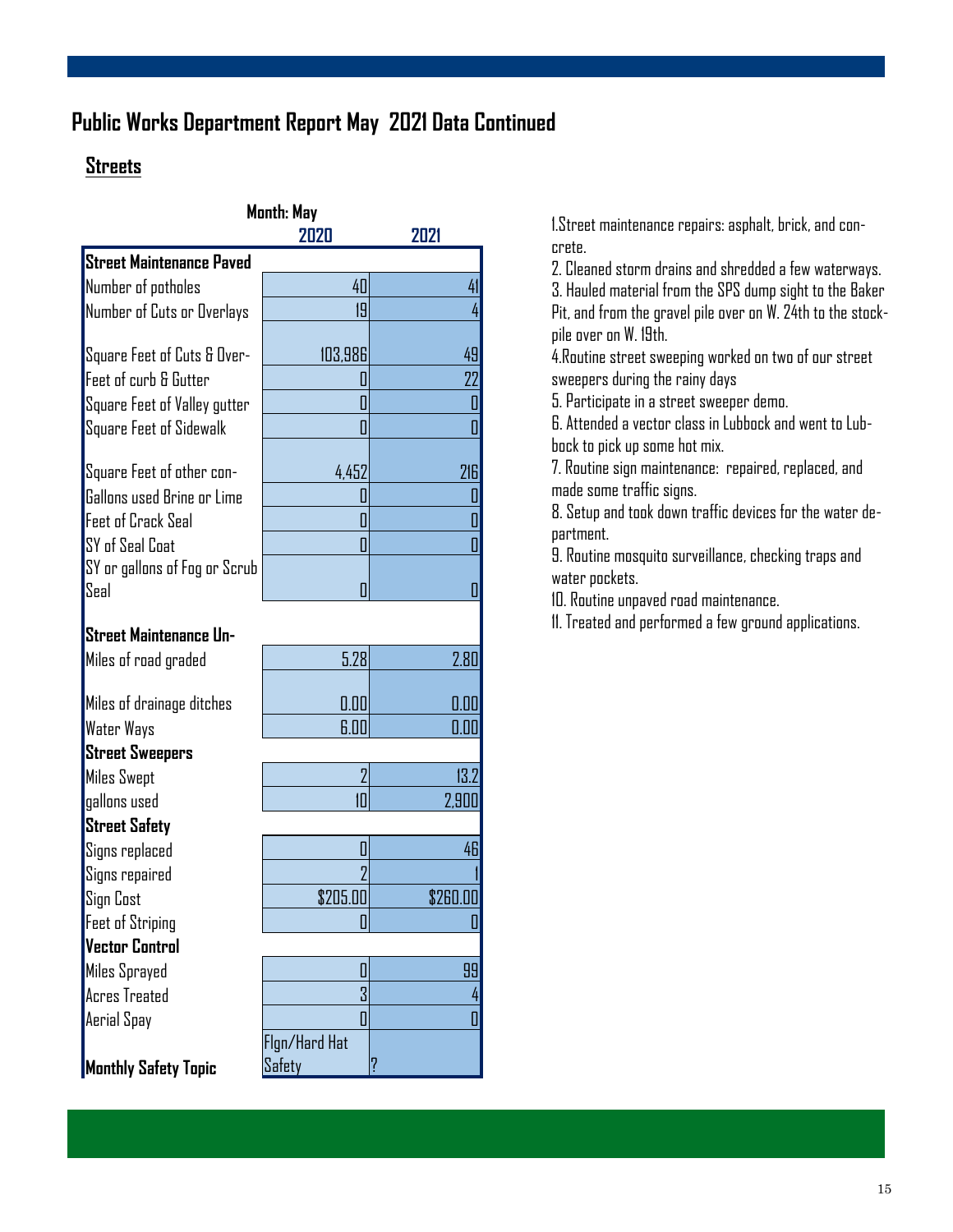#### **Main Street Department Report May 2021**

#### **2nd Saturday**

It's A Girl Thing sponsored May's 2<sup>nd</sup> Saturday with inviting everyone to shop downtown for Mother's Day and Graduation celebrations. It's A Girl Thing also had a few vendor booths to including Frios gourmet pops, Kerri's Fresh Flowers, the Grinnery Photo Booth and STOCK Style Shop.

|                     | 2021 SCHEDULE                         |
|---------------------|---------------------------------------|
| JANUARY 9           | <b>FARMER'S INSURANCE KING AGENCY</b> |
| <b>FEBRUARY 13</b>  | SANTA'S MERCANTILE & MORE             |
| MARCH <sub>13</sub> | <b>CYNTHIA'S HEARTS DESIRE</b>        |
| APRIL 10            | COVENANT HEALTH PLAINVIEW             |
| MAY 8               | IT'S A GIRL THING!                    |
| <b>JUNE 12</b>      | <b>BROADWAY BREW</b>                  |
| <b>JULY 10</b>      | THE SALVATION ARMY                    |
| <b>AUGUST 14</b>    | <b>CC'S JUNOUE TO ANTIQUES</b>        |
| <b>SEPTEMBER 11</b> | PLAINVIEW ANTIQUES & GIFTS            |
| OCTOBER 9           | 725 VINTAGE CO.                       |
| <b>NOVEMBER 13</b>  | <b>HELLO BABY APPAREL</b>             |
| <b>DECEMBER 11</b>  | THE RUSTY ROSE                        |

#### **Fair Theatre**

485 people visited the Fair Theatre throughout the month of May.

The Plainview Professional Firefighters Association held their Promotional Recognition Pinning Ceremony. Many Fire Department employees were recognized for their promotions. A few citizens were also recognized for their support of the Fire Department.

Thunderbird and Hillcrest Elementary both visited the Fair Theatre for movie parties during STAAR Testing.

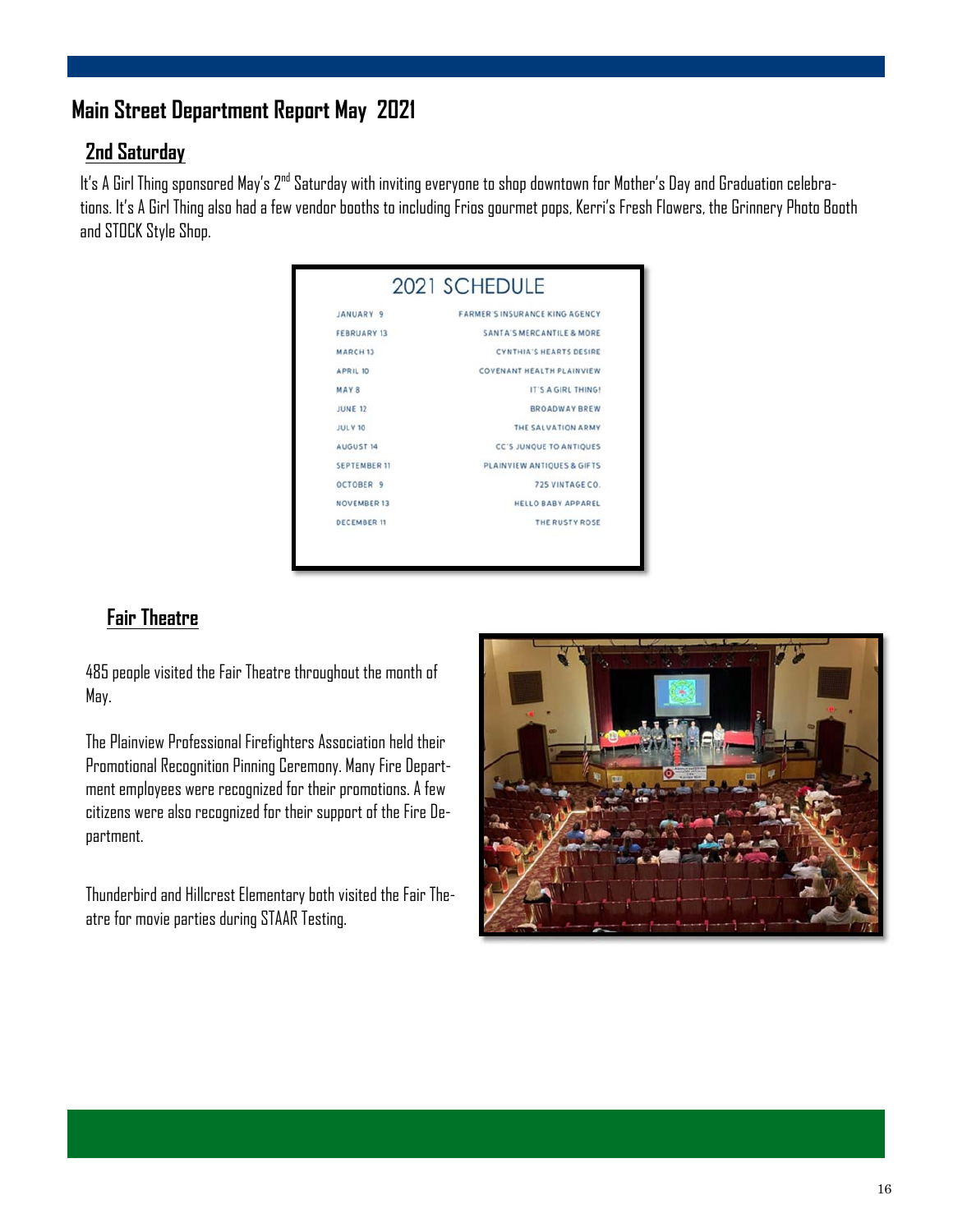### **Main Street Department Report May 2021**

### **Main Street/CVB**

### **Go Big**

Go Big could not have happened without the help of dozens of City Staff – Thank you for going above and beyond to make this event bigger and better every year!







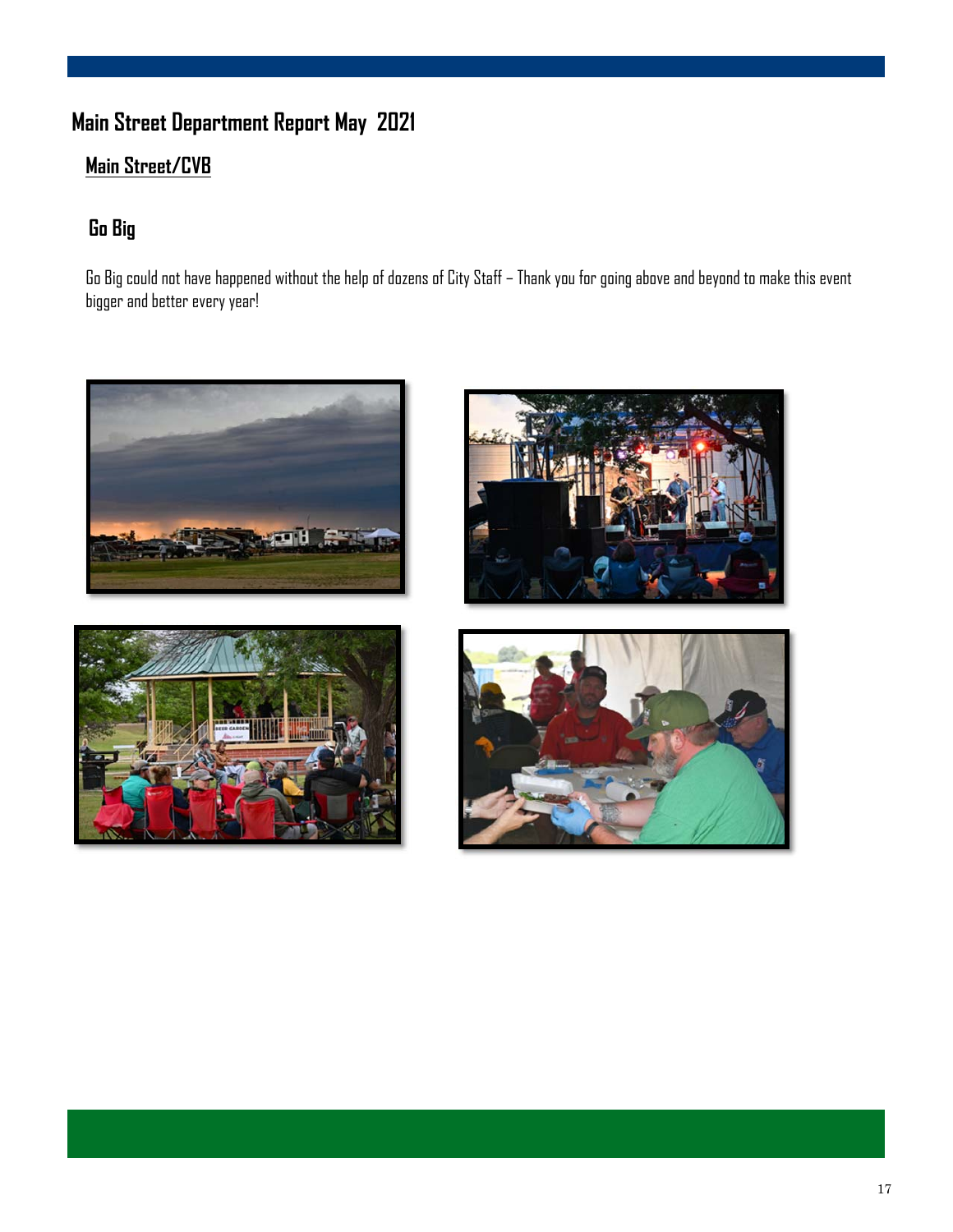### **Unger Library Report May 2021 Data**

#### **LIBRARY HOURS** MWF: 9:00 AM-6:00 PM | TT: 9:00 AM-8:00 PM | SAT: 9:00 AM – 5:00 PM

During the month of May the Friends of the Unger Memorial Library held a weekly book sale on Thursdays from Noon until 6 PM. This was again due to COVID restrictions. The hope is that regular book sales will resume in the fall.

The Library Board was meant to meet on May 10<sup>th</sup> but was postponed due to lack of quorum. The Library also discovered that Board member Leticia Gaucin passed away in May.

The semi-annual blood drive was held the Tuesday and Wednesday prior to Memorial Day weekend.

By the end of May over 90 had registered for the Summer Reading Program, with ages ranging from preschool to adult. The library continued to add EbscoHost E-Book cataloging records to the system. This accounts for the large increase in the total number of materials/resources.

#### **May 2021 Library Statistics**

| Number of visitors:                                        | 1,491   |
|------------------------------------------------------------|---------|
| Number of patrons registered:                              | 37,236  |
| OverDrive registered patrons                               | 357     |
| Circulation:                                               | 1,253   |
| Number of Database Searches:                               | 50      |
| Electronic Periodical Article Usage:                       | 3       |
| Electronic Book Usage (TexShare databases):                |         |
| Electronic Book Usage (OverDrive)                          | 221     |
| Digital Audiobook usage (OverDrive)                        | 68      |
| Number of Juvenile Programs:                               | 0       |
| Number of Adult Programs:                                  | 0       |
| Juvenile Program Attendance:                               | 0       |
| Adult Program Attendance:                                  | 0       |
| Computer Usage                                             | 179     |
| Materials Added (including OverDrive)                      | 103     |
| Materials Added (EBSCOhost E-Books)                        | 153,574 |
| Materials Withdrawn                                        |         |
| Total number of materials/resources (includes electronic): | 287,810 |